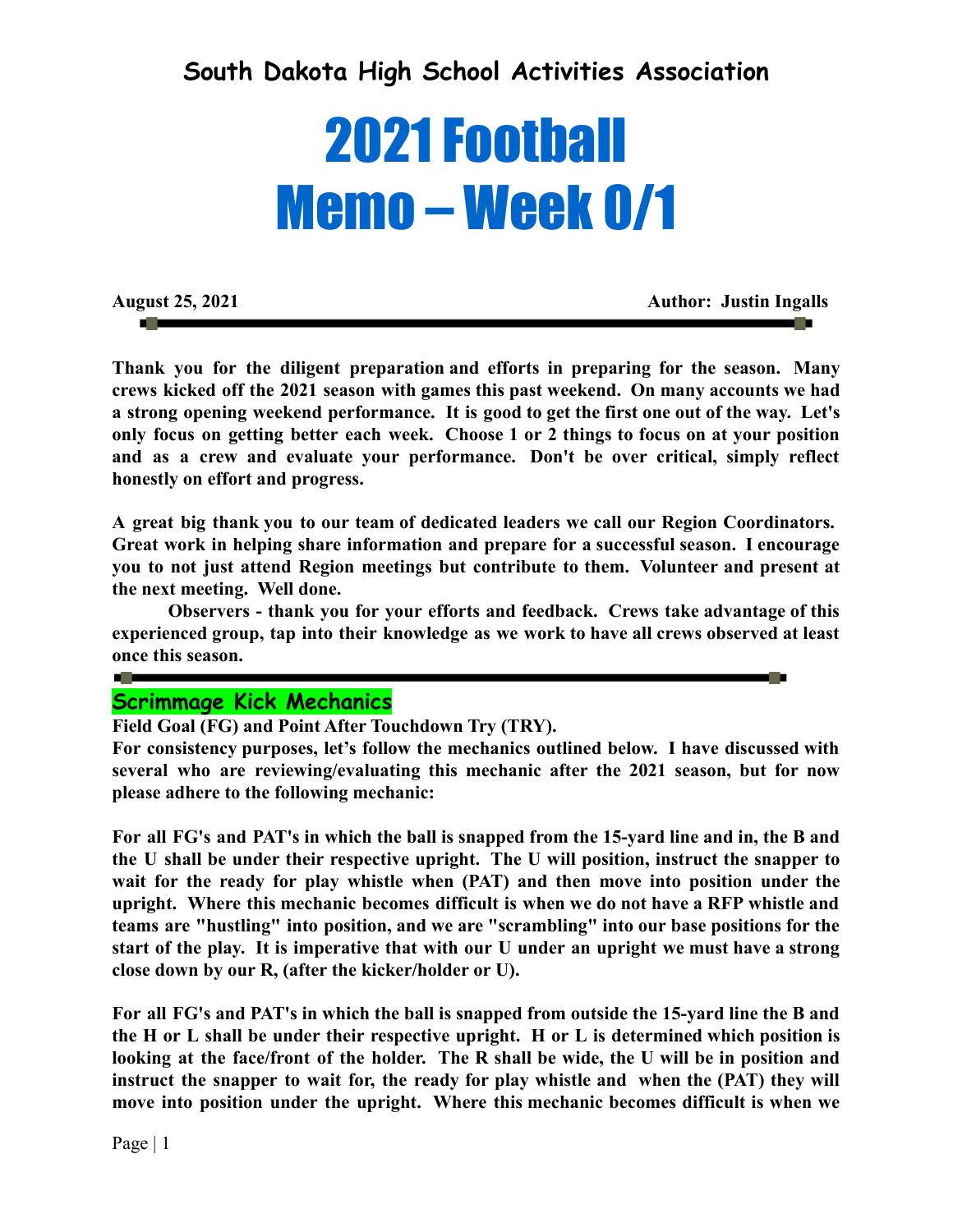**do not have a RFP whistle and teams are "hustling" into position, and we are "scrambling" into our base positions for the start of the play.**

**STATE** 

#### **Pre-Game Coaches Conference**

<u> 1980 - Jan Barat, martin amerikan ba</u>

**STATISTICS** 

**STATISTICS** 

**It is critical that we have quality pregame conferences with the head coaches. It should be the R and U who meet with the head coaches. There are many responsibilities for each crew member so let the R and U handle the head coach conferences. Manage your time with the head coach. Be fair and make it professional and brief. This is a business meeting. Get to the important things and do not turn it into a rules meeting, clinic, or a "complain session" from last week's game.**

#### **Intention Grounding (ING)**

This is a crew penalty, but the R should be the only one that puts down a flag for the ING foul. LOS officials, U and B be ready to assist the R. Bring all information to the R so they can put the flag down or if the R puts the flag down get them all the information so that the R can take off the foul and pick up the flag. It takes all 5 officials to "piece" the ING puzzle **together. One of the most misunderstood rules at the high school level is intentional grounding. Under NFHS rules, intentional grounding is a foul whenever a legal forward** pass is thrown into an area not occupied by an eligible receiver, or when a pass is thrown to **prevent a loss of yardage or to conserve time. The only exception to this rule is when the passer intentionally throws the ball forward to the ground immediately after receiving the** snap. Under NFHS rules, it is a foul if there was no eligible receiver in the area of the pass, **regardless of the passer's position on the field. Across the country, we are seeing more high school quarterbacks throw the ball away to avoid a sack when outside the pocket, thinking this is legal based on what is seen on television. High school referees need to be aware of** these situations and, with the help of the L and H (U and B as well) make the correct call **under NFHS football rules. This is a foul that should be called after the game officials have gathered and discussed the play. When a foul does occur, the penalty flag needs to be thrown by the referee. The penalty is 5 yards from the spot of the foul and a loss of down.**

#### **Sportsmanship**

**Sportsmanship is always a priority passed down from the SDHSAA. Teams most often take on the characteristics of their coaches. When a coach is one who believes in the virtues of fundamentals, the players can usually be counted on to play crisp football as designed by the NFHS rules book. Conversely, a coach who berates officials, uses profanity, and constantly points out the supposed mistakes of officials will often have teams that follow suit.**

**Most officials will answer a coach's question if it is asked in a reasonable tone of voice. No one expects coaches to appreciate every call but constant comments such as "you blew that one" or "how can you make a call like that" deserve to be answered with silence and possibly a penalty flag if the comments escalate to continuing badgering. Continual complaining can serve as a distraction to officials.**

**If the comments turn personal, then no leeway should be given to the coach who is complaining. There is a large difference between disagreeing with a call and having your integrity questioned. Once a head coach has crossed that line, the necessary penalty should be enforced swiftly. That is the exact purpose of a 15-yard unsportsmanlike conduct penalty. If the coach is not penalized, his conduct may become more offensive.**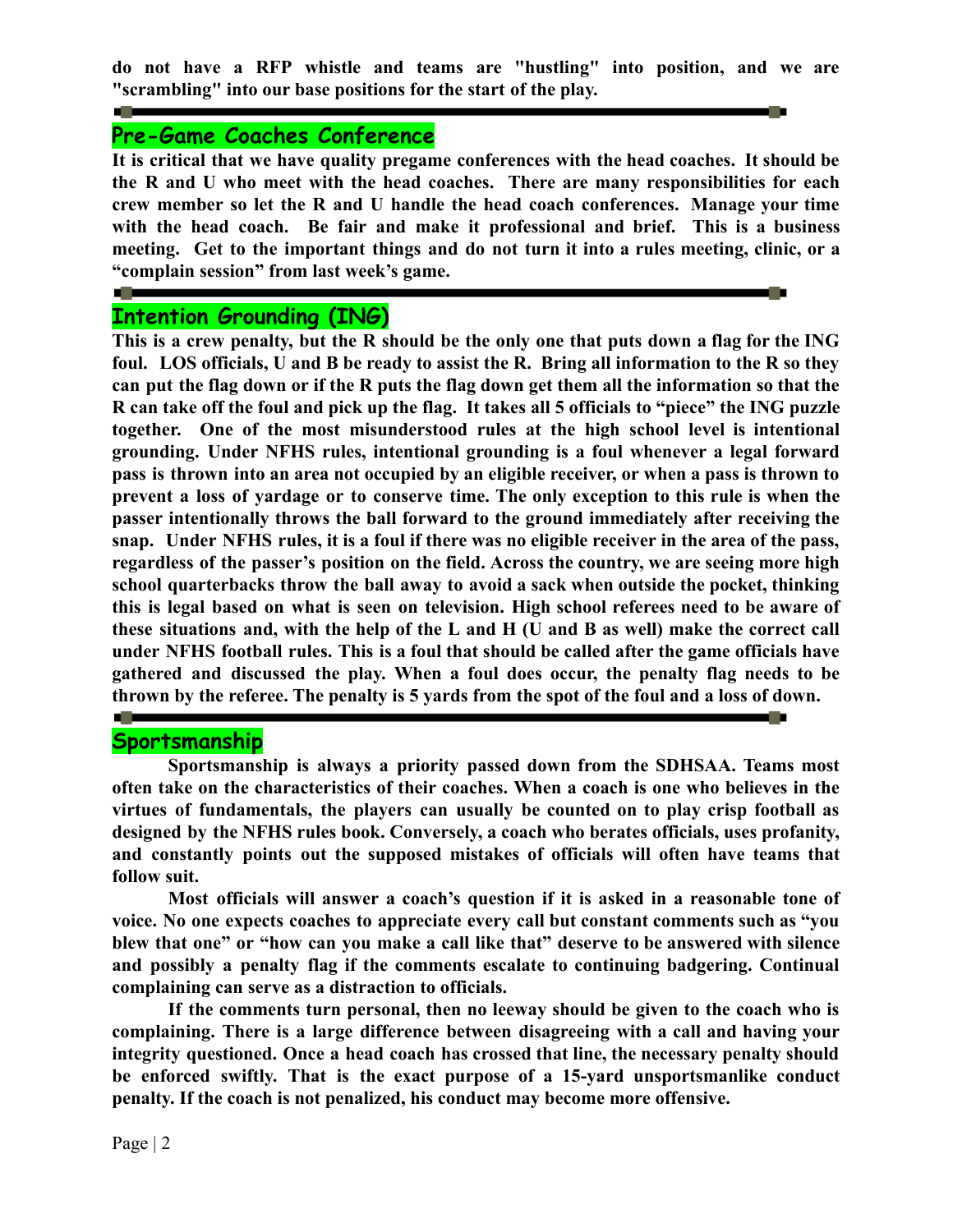**Coaches who let the officials officiate serve the game much better than one who constantly questions every call and berates the officials. The head coach can help officials by keeping players in the team box and by moderating the behavior of assistant coaches. The head coach should be the only one communicating with the officials.**

# **Let Officials Officiate**

#### **Professional Professional Professional Profession Video Review**

**The SDHSAA has found that the most effective training tool for promoting consistency and improved officiating is through video review.**

**With the help of SDHSAA coaches and Mark Smith of Pierre, the SDHSAA is working on compiling a video review of unique plays and situations.**

**The SDHSAA is hoping the plays will allow discussion areas of mechanics, crew communication and rules study with football officials on high school mechanics and rules.**

**The plays are not meant to pick on any one official, crew or team. These plays are meant to be a learning tool to help promote what we all want to see from our officials.**

**Take ideas from these plays that you find helpful and apply them to your football officiating game. This week's video plays:**

SDHSAA Website – Football specific resources: <https://www.sdhsaa.com/activity/football-officials/>

Please UPDATE if we are able <https://www.youtube.com/watch?v=e8IZtl4fMrw>

#### **Extra Time-Out Due To Heat**

**The SDHSAA authorizes all football officials to call a "heat time-out" in the event of heat/humidity. The heat time-out will be 120 seconds. This time-out is not charged to either team. The officials are authorized to call a heat time-out somewhere close to the mid-point** of each quarter. It should be taken at a time when it will not strategically benefit or work to **the disadvantage of either team-- after a change of possession. DO NOT take a heat time out when team is driving for a score.**

**The decision as to whether heat time-outs will be taken should be dealt with prior to the start of game—it is always better to error on the side of safety. The rationale for taking these additional time-outs is concern for the safety and health of the student/athletes. The additional time-outs will enable the athletes to cool down a bit and get a drink of water or some other appropriate fluids. Each student/athlete must have his or her own water bottle.**

**If you use heat time-outs during the first half, you must use the heat time-outs during the second half even if there is a change in the weather conditions.**

**Officials plan to allow for longer breaks during the natural course of play (i.e.: going 120 seconds between score and kick-off, etc.) so athletes can cool down and get a drink of water. Officials have the authority to call an extra (two a quarter), officials' timeout during contests in the event of extreme heat and/or humidity.**

## **35-Point Rule/50-Point Rule**

**When a team secures a 35-point lead in the second half, the clock will continue to run. Regulation timing is followed in the first half regardless of the score.**

**STATISTICS**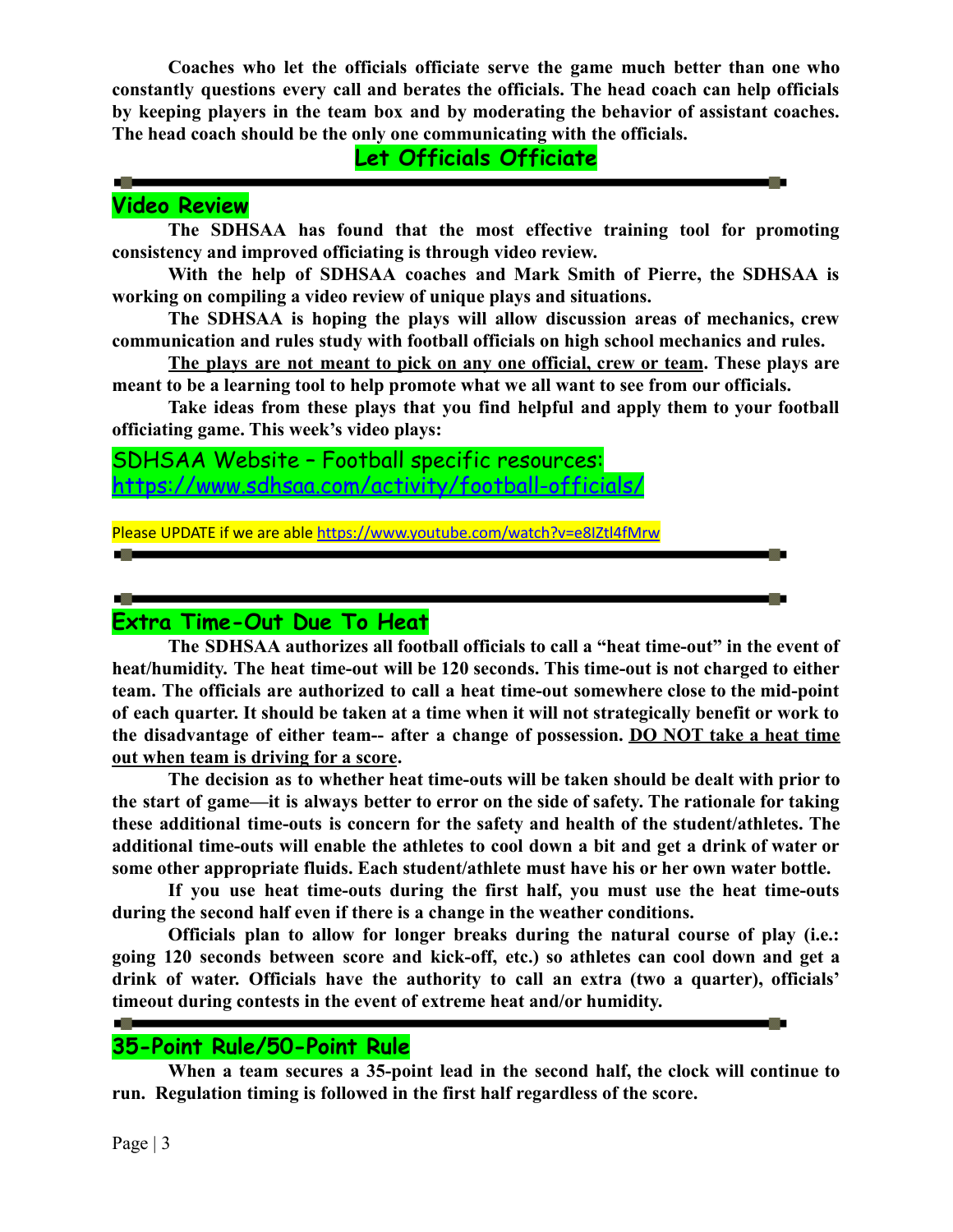**Beginning with the ensuing kick-off, the following changes (and only these) will be made regarding rules determining when the clock will and will not be stopped. The clock will run continuously except for the following situations when it will be stopped:**

- **Any time-out charged to a team (re-start with the ensuing snap)**
- **After a score (re-start clock with the ensuing kick-off when legally touched by R, or by the ensuing snap—kick out-of-bounds or touchback)**
- **Intermission between the 3rd and 4th quarter (re-start with snap)**
- **Extended injury time-out—only if coach is brought out (re-start with ready for play)**
- **Any time officials deem it necessary for safety reasons (re-start with ready for play)**

**Once the mercy rule is in effect, the clock will continue to run until the completion of the game. Regulation timing will not resume if the score differential drops below 35. If a** team is 50 points or more ahead at the end of the first half or if it secures such a lead **during the second half, the game is ended immediately.**

**The 35-Point Rule/50 –Point Rule only applies to Class 11A, Class 11B and 9-man games.**

- **The game clock will continue to run during the enforcement of penalties unless the issues surrounding the enforcement take significant time than officials would signal for an officials' timeout.**
- **The game clock will continue to run after a change of team possession.**

## **Are You Ready For Your First Game?**

- **Team Officiating: If you see something, say something, if it will help make the game better and right a wrong**
- **Wing Officials: Be great at sideline signals and mirroring spots**
- **Clock Awareness: Own the clock—everyone**
- **Count-Count-Count: Every play**
- **Referee's: Be great with your signals and stay back off of the line of scrimmage**
- **Umpire's: Be active, get the ball down and be precise with penalty administration**
- **Equipment Reminders: Knee pads must be worn over the knee and under the pants**
- **Wing Officials: When players go into the bench area your primary responsibility is to go in after them and walk them back onto the field**
- **Dead Ball: We need to watch players until they are clear of any threat of fouls. Never turn your back to players**
- **Sideline Control: Get coaches and players back. Show them the restricted area when the ball is live where you need to officiate**
- **Linesman and Line Judge: Pinch in after a kicked PAT. Help the umpire with cleaning up players**

and the

# **Officials Quiz 2021**

**Question 1: Fourth and 20 for Team K at its own five-yard line. The ball will be snapped** from the hash mark on the line judge's side of the field. Which official in a crew of five is **responsible for the goal line if the play breaks down (blocked punt, bad snap, etc.)?**

**Question 2**: **As Team A players are taking their positions on the line, B57 imitates the quarterback's cadence as used on the previous plays. When is this penalty?**

a bilan da

**Contractor**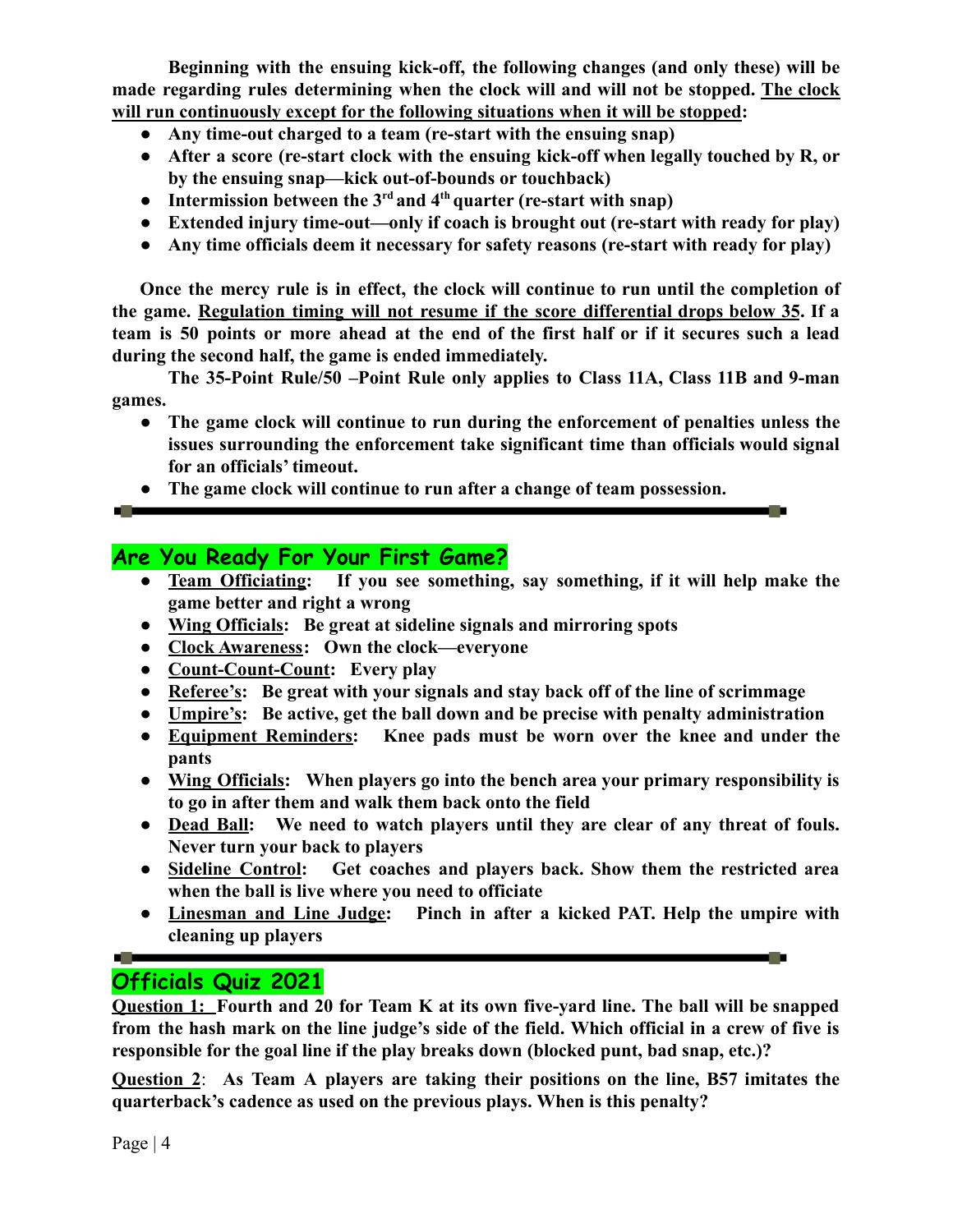**Question 3**: **Following a penalty and before the ready-for-play, snapper A50 puts his hand on the ball. He then rises and removes his hand from the ball, to speak to the quarterback. Is this a foul?**

**Question 4: Standing in his end zone, R27 catches the kickoff and hands the ball forward to R30 who crosses the goal line and is tackled at the R12. Where is the penalty enforced?**

**Question 5**: **On a third down play, A43 fumbles short of the line-to-gain. The ball crosses the line-to-gain before going out of bounds, last touched by B41. What is the next down and distance?**

**Question 6: On a try, A86 holds B46 in the end zone during a legal forward pass that crosses the neutral zone. Eligible A27 catches the pass in the end zone. Team B accepts he penalty. Is the try down replayed?**

**Question 7**: **Quarterback A1 is positioned directly behind the snapper. (A) A1 muffs the snap but is able to take the ball from the ground and spike it forward; or (B) A1 received the snap, but his spike attempt hits snapper A2's leg and ricochets into the air. A1 catches the ball and immediately spikes it forward. Are the plays legal?**

**Football Officials, Coaches, Coordinators or Observers**

● **If you have any play situations during your games that officials statewide should know about to help them become better officials, please send plays to be included in weekly bulletins.**

**Signal** 

- **If you have questions about rule interpretation, please forward your concerns to [coordinator@sdhsaa.com](mailto:coordinator@sdhsaa.com) or call me at 605-201-9721 (cell).**
- **If you have any questions or comments about any information you will receive this football season--please forward your concerns to me.**

## **Quiz Answers**

**COL** 

**Ruling 1: Ordinarily in NFHS mechanics, the line judge moves downfield at the snap while the linesman holds to ensure the ball crosses the neutral zone. SDHSAA recommends that, when the ball is snapped near the goal line on a scrimmage kick, both wings hold** momentarily to observe the action. If the snap is bad, the punter may not be able to get off **a normal punt; as a result, the wings won't have that much distance to travel, and the hesitation won't be as detrimental to downfield coverage. If the line judge senses a heavy rush that could produce a blocked kick, goal line coverage is crucial. However, if the line** judge sees a good snap and its obvious team R is not rushing to set up a return, the line **judge should move downfield shortly after the snap.**

**Ruling 2: Once Team A players are set and the quarterback is trying to call the signals, it would be a dead ball foul if B57 continues the imitated cadence. Disconcerting acts result in a five-yard penalty.**

**Ruling 3: No foul since the snapper is not restricted until the ready.**

**Ruling 4: The ball is dead when the kick breaks the plane of Team R's goal line. There is no foul for handling the ball forward. The result is a touchback.**

**Ruling 5: Following a forward fumble out of bounds, the succeeding spot is the out-of-bounds spot which gives Team A a first down. The clock starts on the snap.**

**Ruling 6: The foul is for offensive pass interference rather than holding. It does not include loss of down, so the try is replayed.**

Page | 5